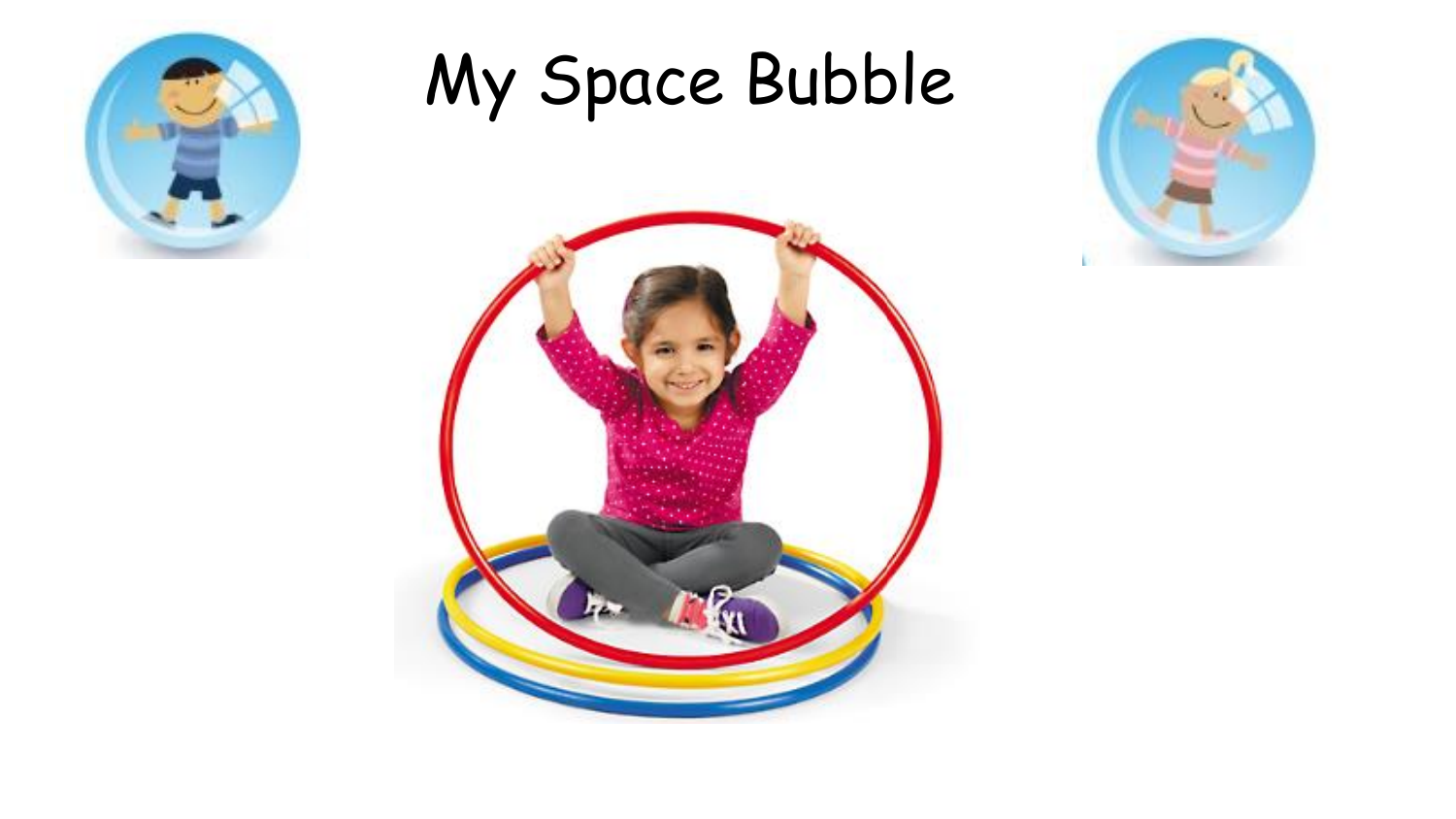





**Let's pretend that the hoop I am sitting in is my space ship and there is a bubble over me. This is my space bubble. My space bubble helps me and my friends feel comfortable. Most of the time when I am at school my space bubble needs to be the size of my hula hoop.**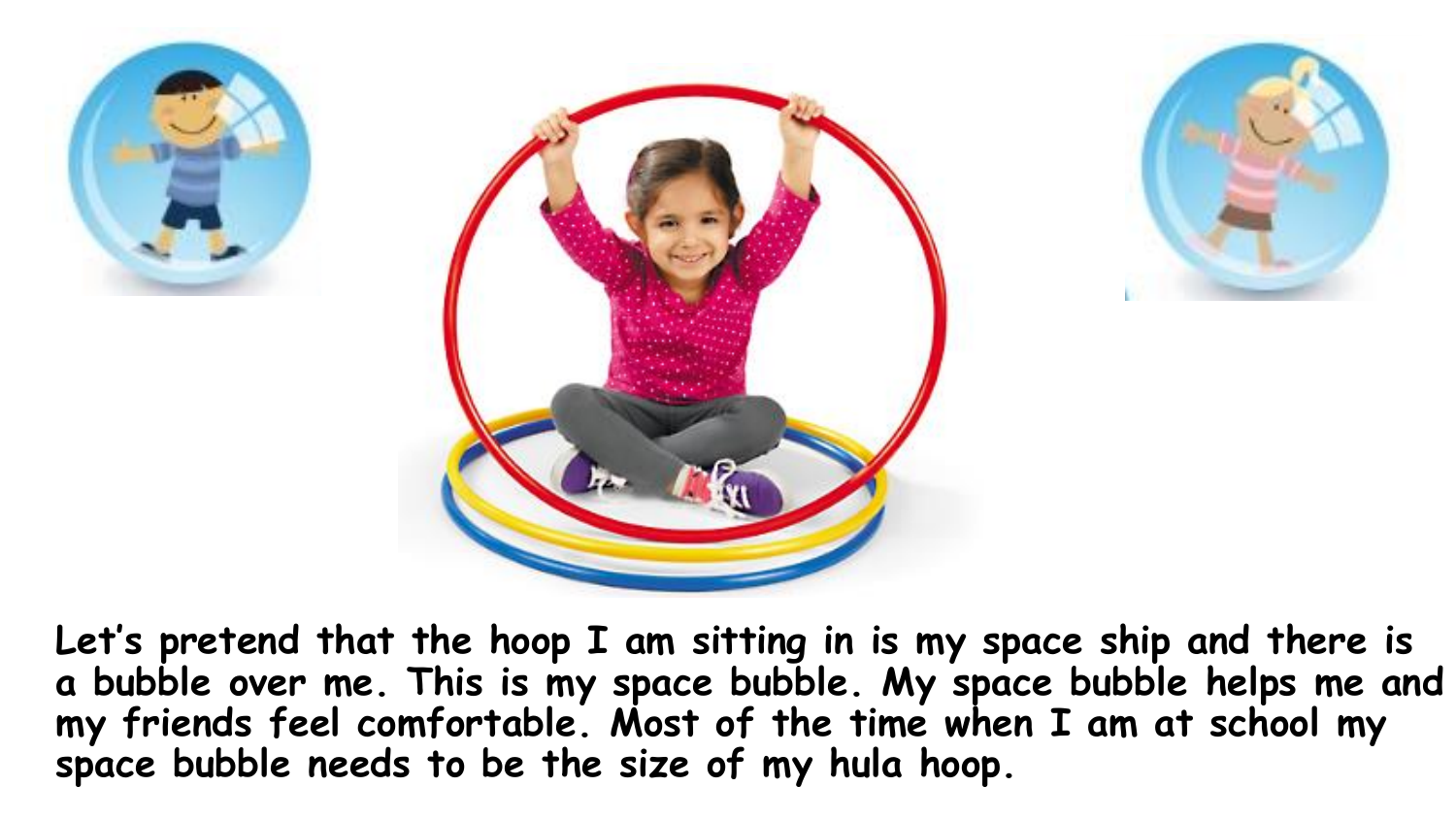







**See the bubbles this boy is blowing? They are not all the same size. Sometimes my space bubble is not the same size. Sometimes it is small…**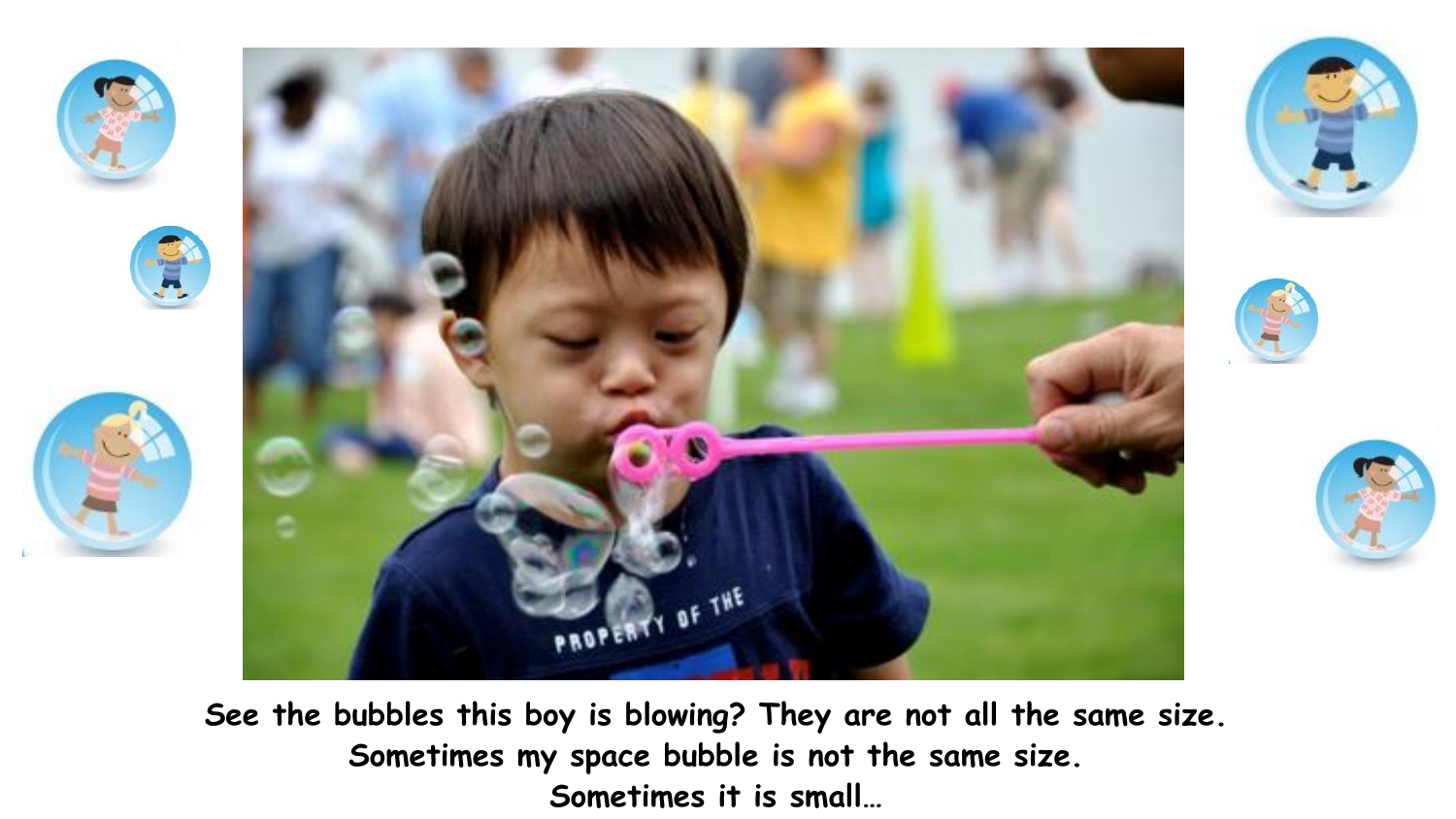



**Like when I am with my family.**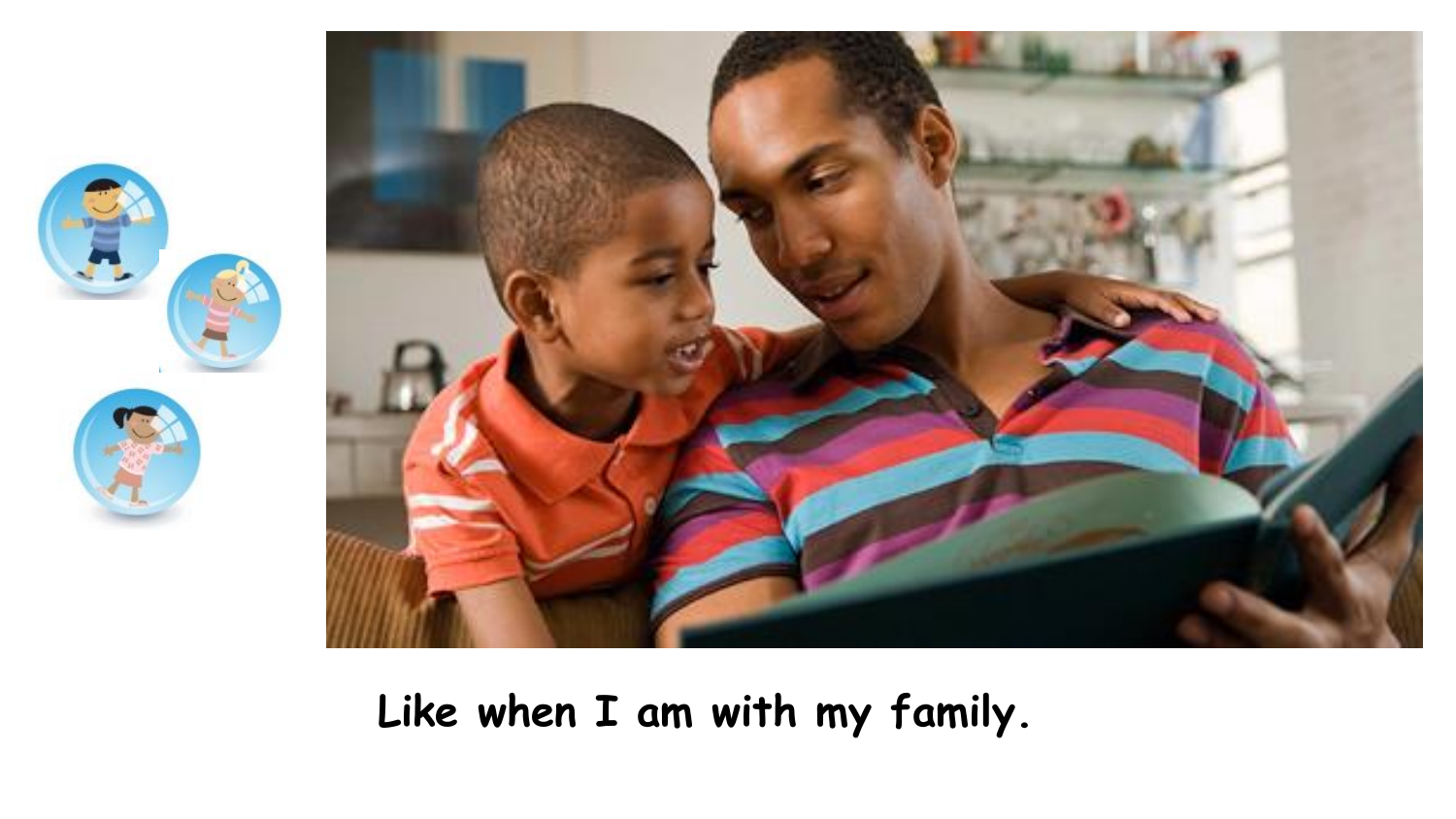![](_page_4_Picture_0.jpeg)

![](_page_4_Picture_1.jpeg)

![](_page_4_Picture_2.jpeg)

## **Sometimes it is big like when I need to ride a bike**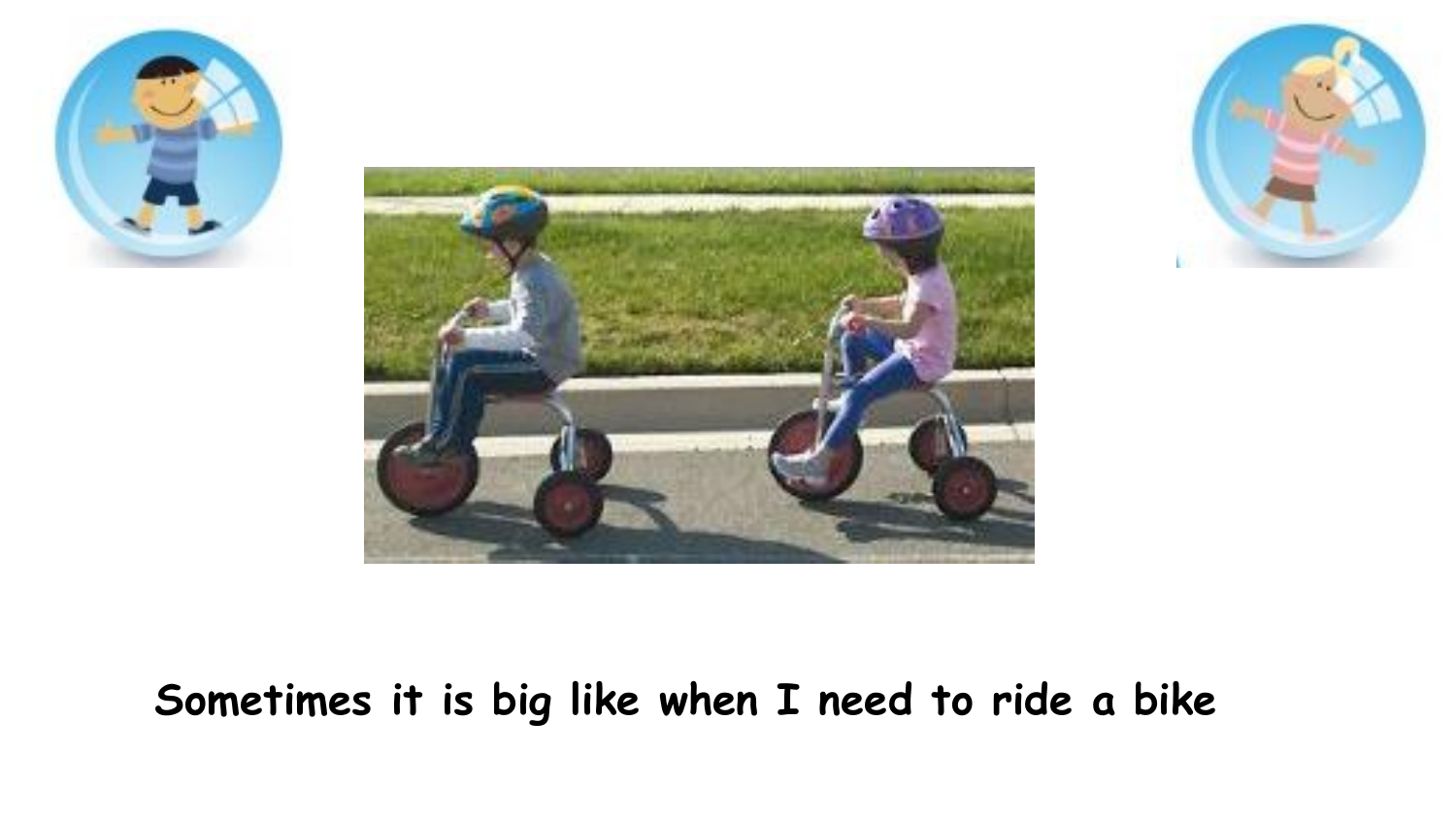![](_page_5_Picture_0.jpeg)

![](_page_5_Picture_1.jpeg)

**Or when I need to build a big tower with blocks.** 

**If I need more space for my space bubble I can say,"Space, please."**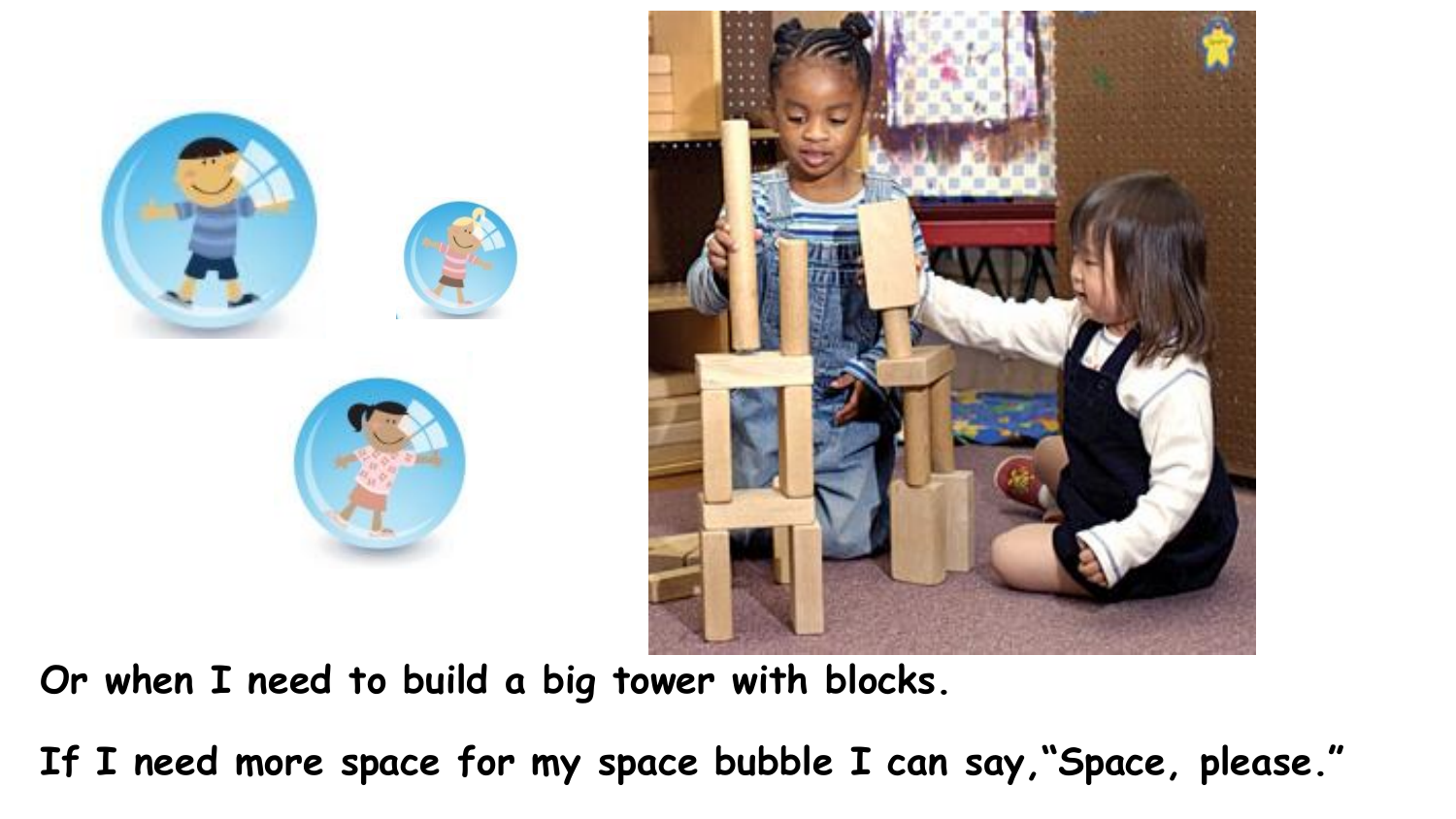![](_page_6_Picture_0.jpeg)

**If I get out of my space bubble and get too close to my friend's I can break their space bubble. I can be a space invader. My friends and teachers get uncomfortable and unhappy when their space bubble is broken.**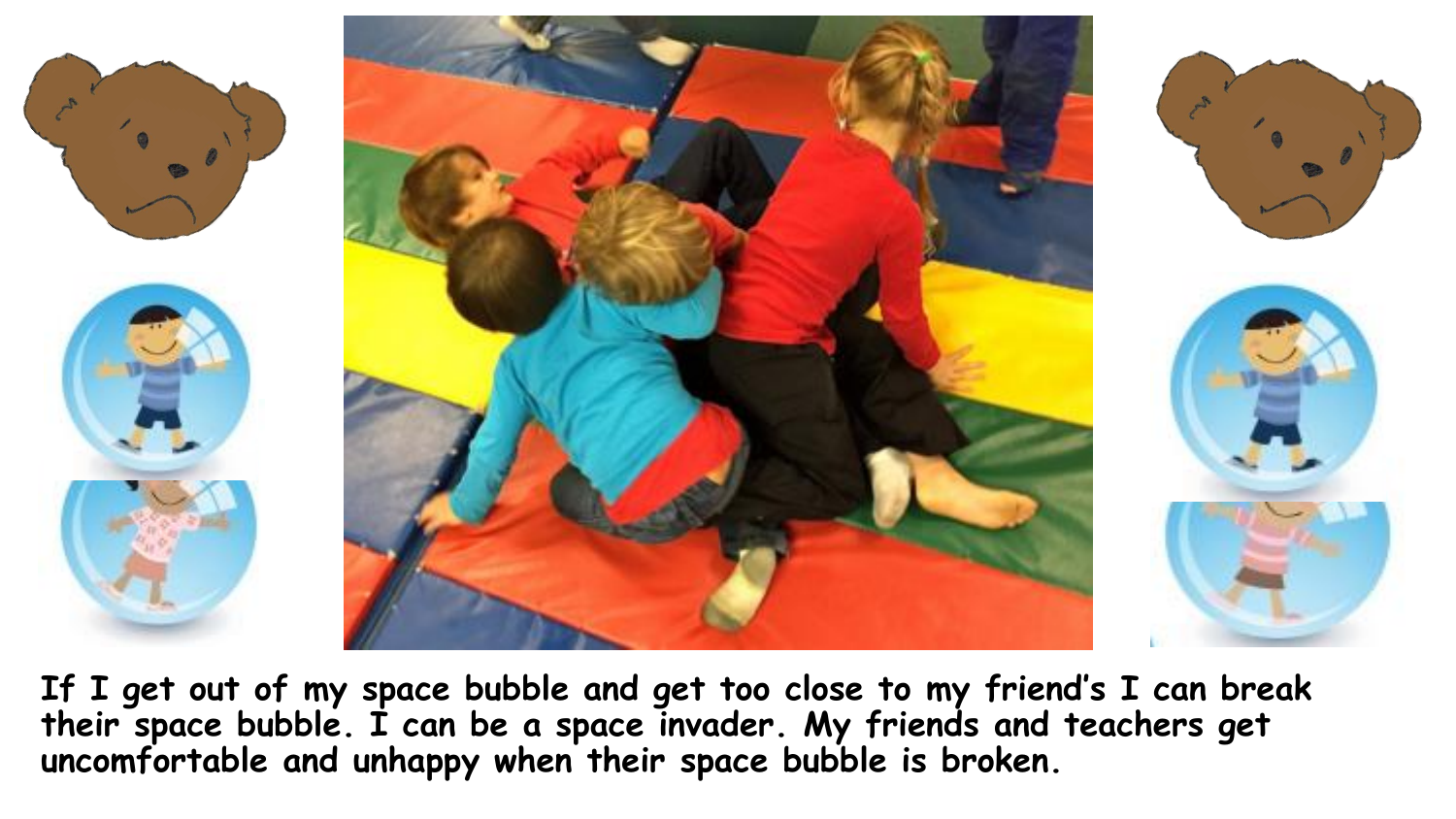![](_page_7_Picture_0.jpeg)

![](_page_7_Picture_1.jpeg)

**Some people need bigger space bubbles than other people. My friend needs a bigger bubble to sit in at circle than I do. I always make sure my friend gets more space for his bubble.**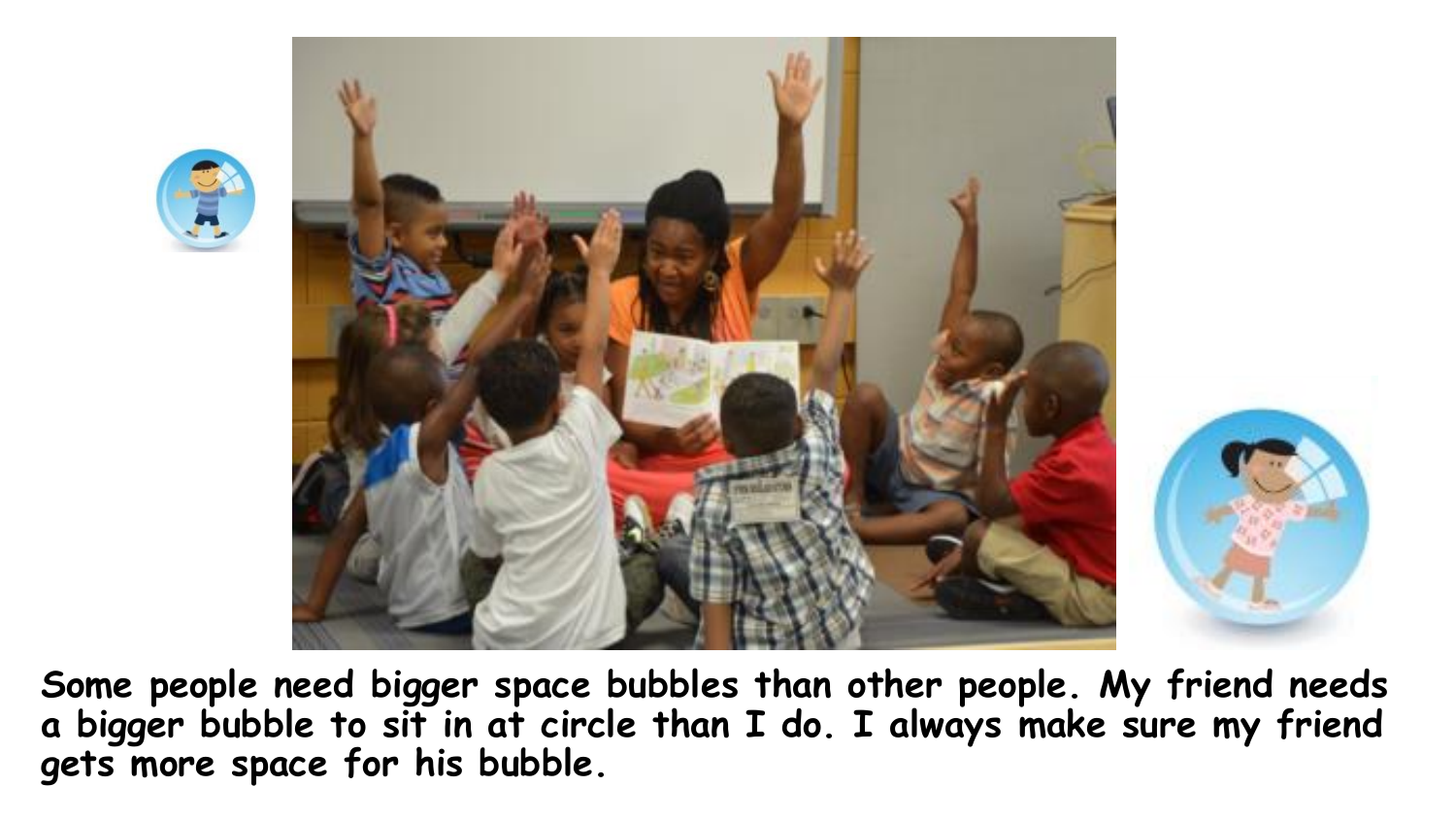![](_page_8_Picture_0.jpeg)

![](_page_8_Picture_1.jpeg)

**When I move around, I need to make sure I am a good space pilot. I do not crash into other friend's space bubbles. I leave space between my friend's bubbles and my bubble.**